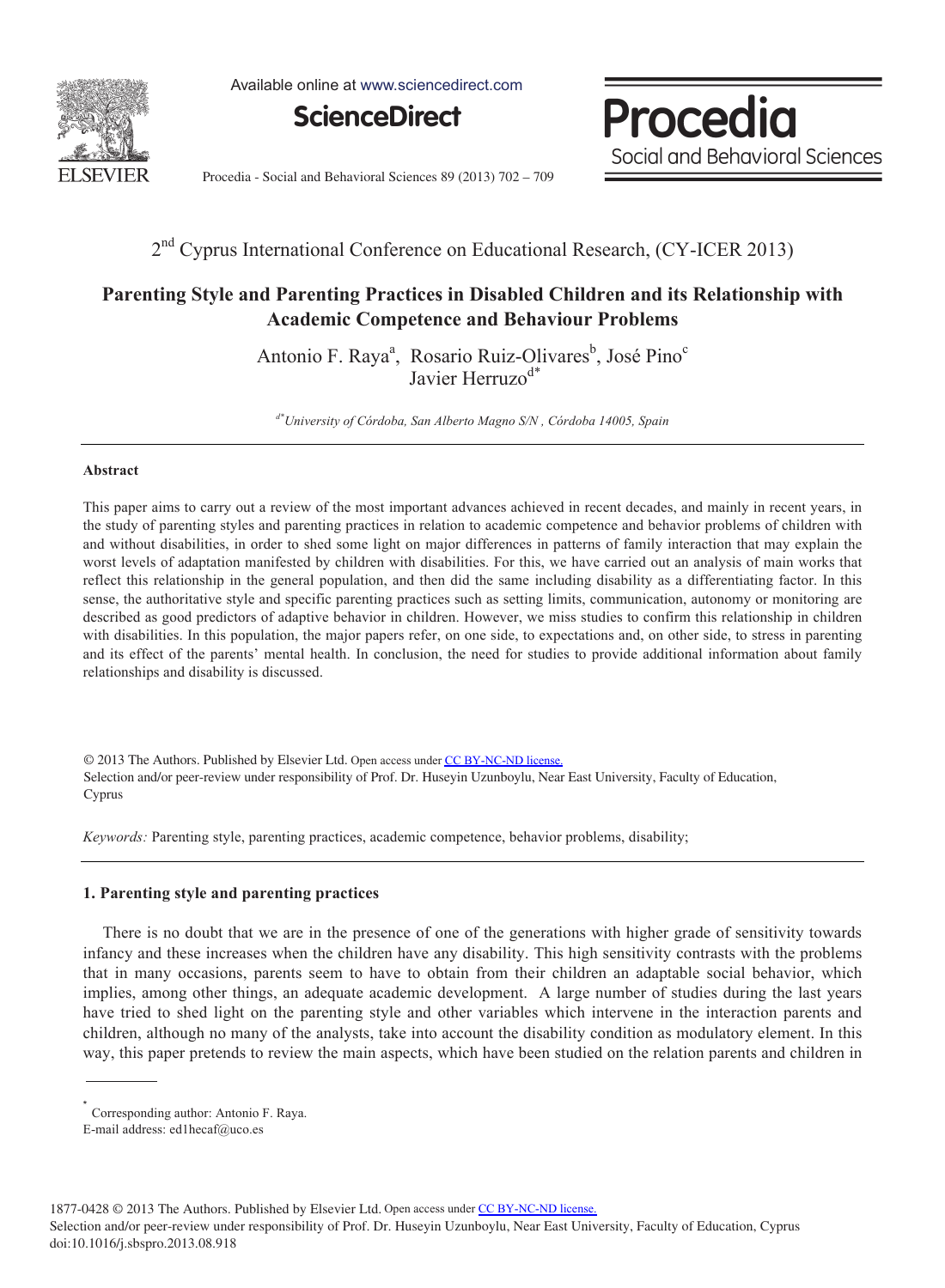a general way first, and bearing in mind the disability condition, later. We will start with the description of the phenomenon we are presenting.

Parenting style can be understood as a constellation of attitudes in the child, of which they are informed and, together, conform an emotional environment in which parents' behaviors are exposed. These include the ones through which parents develop their own obligations as parents (parenting practices) as well as other kind of behaviors such as gestures, changes in the tone of voice, spontaneous expressions of affect, etcetera. (Darling & Steinberg, 1993).

The construct parenting style was initially developed as a global resource to describe the family context, up to the point that, in this context it was identified with itself. The analysis based on this conception seemed to be more predictive of the child' attributes than the ones based on the specific parental practices because the influence of any particular practice in the child's development was easier lost among the complexity of other parenting attributes (Baldwin, 1948; Orlansky, 1949; Symonds, 1939).

For Baumrind, one of the pioneers in the study of the parenting style, socializing the child according to the demands of society but keeping a sense of personal integrity is the key element of the parenting role. Baumrind's model (1967, 1971), is different from previous researchers because she reflects a change in the concept about socialization, manifested in aspects such as the awareness that the child contributes with his own development through his influence on his parents. This made her to define the parenting style as a characteristic of the relation parents-child more than a characteristic in parents.

Her first study was focused on the influence of the patterns of parenting authority in the first phases in the development of the child. In this way she began to articulate and widen the concept of parenting control, which had been previously defined in many different ways such as uprightness, use of the physical punishment, use of explanations…

Based on the first Works carried out by Baumrind, parents, according to their educative style, were labeled in three groups: Authoritative, Authoritarian and permissive (Baumrind, 1971). In the early 80s, this tripartite model was firmly established in the field of the children's development. However, although Baumrind limited the field of her investigation to the influence of the variations in the parenting style among family's very well settled, other researchers were interested in a wider range of families. The transformation of Baumrin's typologies, which was developed, by Maccoby and Martin (1983) facilitated the researches to generalize Baumrind's model to very different populations and this made them to create lineal constructs through which aspects theoretically important of the parenting style would be measured. Parenting style was defined then as a reflection of two underlying processes: the number and type of demands made by the parents (demandingness) and the contingency of the parenting reinforce (responsiveness). In that way, authoritative parents have high levels of affection and demand. Otherwise, authoritarian parents a high level of demand but a low level of affection. Anyhow, if empirically Baumrind found the permissive type, Maccoby and Martin distinguished two different subtypes in this parenting style: on the one hand, permissive parents, defined with a high level of affection but low level of demand and, on the other hand, careless parents who are defined with a low level of both dimensions. The different types logically appear as a consequence of the mixture of both theoretical dimensions.

Many researches since Symonds (1939) have argued that parents' values and the aims through which they socialize their children are critical determiners of the parenting behaviors. These aims of socialization include searching the acquisition of children with specific abilities and behaviors such as appropriate attitudes, social abilities, academic ability, and etcetera. Although these aims and values have a direct effect on parenting behavior, the aims, only though these behaviors can influence on the child development (Becker, 1964). Darling and Steinberg (1993) suggest that parents' attributes influenced by these goals can be both parenting practices and parenting styles. Besides, they explain that to understand the processes through which parents influence in the development of their children, investigators should maintain this distinction between practice and style. For Darling and Steinberg (1993), parenting practices are behaviors defined with a specific content and some aims of socialization. Essentially, parenting practices are the mechanism with which parents help their children to respond towards their aims of socialization.

We can deduce from the cited works, that the study of the relations between parents and children, on the one hand, have been focused on the parenting styles as global aspect and, on the other hand, on the parenting practices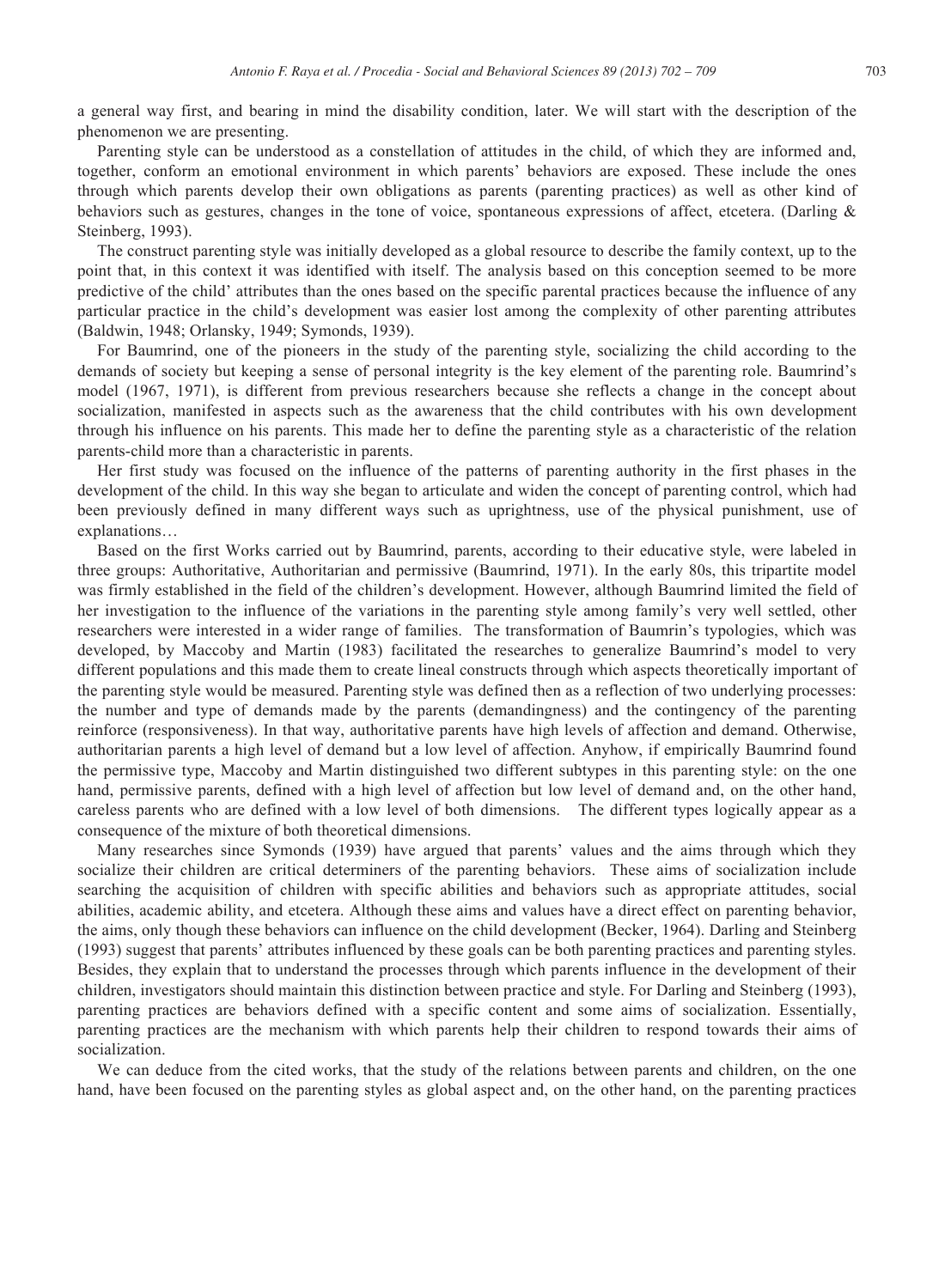and attitudes as more particular aspects with more direct influence in the daily interaction with children. For this reason, below the relation between both types of variables with the academic competence and behavioral problems in children with and without disability is analyzed.

#### **2. Parenting style, parenting practices, and academic competence**

The relation between the school environment and the family one has received much attention from some studies about socialization. Some of them have been focused on the particular practices which parents use to help their children for a better academic development, others have been focused on the adaptation of some parenting styles facing others to promote good academic results and, other studies have treated to merge both tendencies (Spera, 2005).

Regarding to parenting practices, the most studied aspects according to Spera (2005) are:

-Parents implication: It involves activities such as having an interview with the tutor, helping the child with the homework, getting involved in the school body and participating in extracurricular activities. In this sense, studies such as Epstein and Sanders' (2002) or Gordon and Louis' (2009), have found a strong relation between parents implication and academic results.

-Homework supervision: It implies practices such as supervising the homework development, reviewing that they are finished, supervising activities with other schoolmates and asking about the progress in the school. Different studies have shown that homework supervision is related to a good elaboration and so, the academic success (Martínez Jr., DeGarmo & Eddy, 2004; Muller & Kerbow, 1993).

-Parents' aims, values and aspirations in regards to the child: Aims and aspirations are described as wished status or results that parents keep about their children and which influence on the behaviors towards them.

Values are referred to the importance of having good academic results. Investigators such as Astone and McLanahan (1991) showed that parents' aspirations, aims and values are related to children's aims, persistence in the school, enrolment and attendance and, academic success. In a later study carried out by Spera, Wentzel and Matto (2009), the 85% of parents had high academic aspirations for their children (go to the University).

Other aspect which is important to highlight is that the influence of the parents about their children's academic competence through their practices can also have an indirect influence through the teacher because, as García and Rosel (1999) point out, teachers tend to include the information they have about the family and the student, so that parents' implication as a way of connection between family and school has an essential role in the valuation that teachers have from a student.

In other ways, regarding to the investigations which have tried to relate parenting styles with their children's academic competence, one of the first studies about the topic compared an affective competence facing other restrictive one. In this work, Sears, Maccoby and Levin (1957) concluded that children exposed to disciplinary techniques based on affection understood and embraced their parents' aims and values better.

Years later, Baumrind (1967) carried out a longitudinal study with a sample consisting of children from infancy to adolescence, and he found that, in preschool years, children whose parents were authoritative were more mature, independent, prosaically, active and had better academic results than children whose parents were not authoritative. However, children whose parents were permissive had lower score in self-confidence, self-control and competence. In adolescence, Baumrind (1989) confirmed that these characteristics were the same and the best academic results were corresponded to children whose parents were authoritative.

Following the studies of Baumrind, Steinberg and their colleagues carried out analysis with a large sample of adolescents, finding that parents who showed high levels of authoritative style providing affection, autonomy and demanded maturity, had children with better academic results (Steinberg, Elmen & Mounts, 1989).

Recent studies continue supporting the idea that some parenting styles encourage the academic competence in children (Turner, Chandler & Heffer, 2009). In this way, a study carried out by Aunola, Stattin and Nurmi (2000) in Finland where they analysed the strategies of the academic success developed by children and its relation with their parents' educative style, found the following differences:

-Children with authoritative families applied the most adaptable strategies in academic situations. They had low level of expectancy in failure, passivity and not very efficient behaviors, showing a high level of self-confidence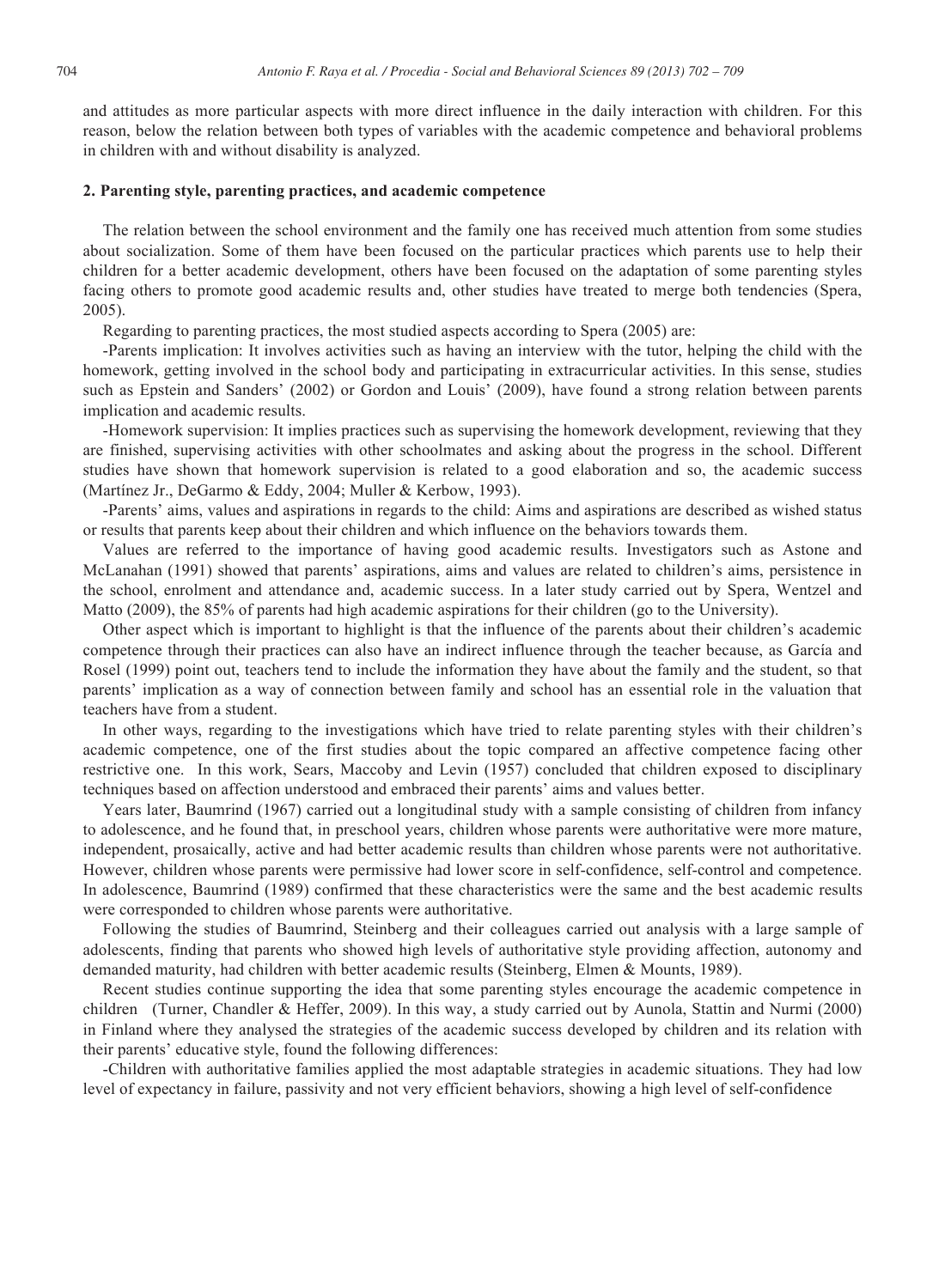-Children whose parents were negligent showed the lowest adaptable strategies, with high levels of passivity, not very efficient behaviors and low self-confidence.

-Children with authoritarian families were more similar to the ones with negligent families according to the learning strategies.

-Surprisingly, children with permissive families were similar to the ones with authoritative families.

In Spain, both works carried out by Pelegrina, García and Casanova (2002) and Cerezo, Casanova, de la Torre and Carpio (2011) with the aim of relating the academic competence in adolescents with their parents' educative style, concluded that both the democratic and permissive educative styles are related with:

-A better academic performance.

-A higher competence in the cognitive field.

-A higher intrinsic motivation.

-A higher self-regulated use of the learning strategies.

In other ways, as a conclusion, it could be said that most of the authors coincide in pointing out that the authoritative style is related to the best academic results for three reasons according to Durkin (1995):

-Authoritative parents provide their children a high level of emotional security.

-These parents also provide more explanations about how they behave.

-Finally, these parents keep a bidirectional communication with their children.

It seems to be very evident, bearing in mind the analyzed works, that there is a clear relation between the styles and parenting practices and those behaviours, which lead to the academic success in children. Besides, we can deduce from this analysis that parents who choose an authoritative style are, at the same time, the ones who present more adequate parenting practices because their children obtain better academic results. This theory is repeated in the case of behavior problems as it is described in the following section.

#### **3. Parenting style, parenting practices, and behaviour problems**

For Baumrind (1967), parents who presented an educative model based on the authorities and those who employed permissive and indulgent methods tended to have more aggressive and impulsive children. According to this author, the higher frequency of hostile and aggressive behaviors in these children was originated because of the excessive punishment used by their authoritarian parents, or otherwise, in the lacking discipline imposed by their permissive and indulgent parents.

When Maccoby and Martin (1983) elaborated the model previously described, they proposed that an important factor of risk for the generalization in a pattern of an aggressive behavior in a child was the lack of affection in their parents towards him. It had as a result an authoritarian style when it was combined with a high level of demand and a permissive style in the child when the level of demand was low.

Based on this model, recent studies such as Steinberg, Blatt-Eisengart and Cauffman's (2006) or Villar, Luengo, Gómez and Romero's (2003), where they related the dimensions, which defined the four types of parents with four indicators of behavior problems, the following relation was established:

-The authoritative style is the best, which prevents behavior problems in children.

-The authoritarian style shows worse results than the authoritative one although they are better than the others.

-The negligent and the indulgent styles are those, which present a relation more direct with the behavior problems in children.

Regarding to the distinction made by Darling and Steinberg (1993), factorial analysis based on the parenting practices entails a series of constructs referred to the parents' behavior in the daily interaction with their children. One of the constructs nominated as discipline, consistency or behavioral control, has been contemplated by numerous studies which coincide in pointing out that disciplinary patterns, reasonable and consistent, are related with less problems in children (Aunola & Nurmi, 2005; Elgar, Waschbusch, Dadds & Sigvaldasson, 2007; Knutson, DeGarmo & Reid, 2004; McCoy, Frick, Money & Ellis, 1999; Pfiffner, McBurnett, Rathouz & Judice, 2005; Tur, Mestre & Del Barrio, 2004). One of the main requirements to establish consistent disciplinary pattern is the existence of an adequate relation between parents and children. In this line, numerous investigators relate externalizing behavior problems with aspects such as bad communication (Krinsley & Bry, 1992; Villar et al., 2003)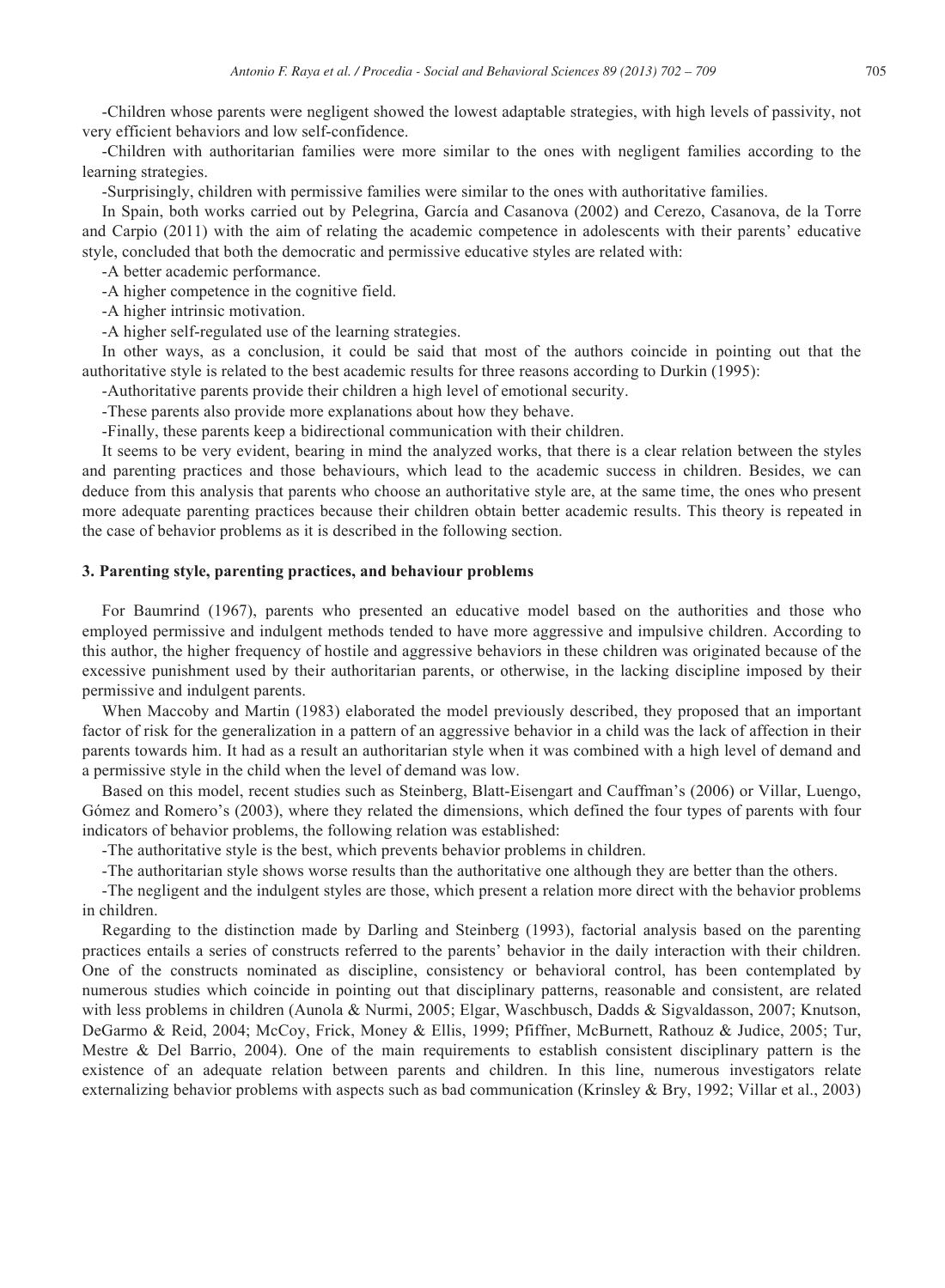or lack of implication and compromise with the children's upbringing. (Finkenauer, Engels & Baumeister, 2005; Kimonis et al., 2006; McCoy et al., 1999).

Other frequent aspect studied is the autonomy degree. According to works from Bynum and Kotchick (2006), Reitz, Dekovic and Meijer (2006) or Tur et al. (2004), it promotes responsibility and it is related with less problems in the child. In spite of that, other works from Beyers, Bates, Pettit and Dodge (2003) or Vazsonyi (2004), for instance, concluded that a high degree of autonomy and lack of supervision could be identified with a negligent attitude in parents which could produce a risk situation.

In other ways, there are other variables which reflect the degree of support perceived in the upbringing and which have been related to the externalizing behavior problems as the long-term poverty (Pachter, Auinger, Palmer & Weitzman, 2006) or the unemployment (Knutson et al., 2004). Bad quality of social networks has been also pointed out as a source of stress and dissatisfaction in upbringing (Vandewater & Lansford, 2005).

Studies carried out with Spanish population have shown that variables such as autonomy, the support received or discipline are very related with certain behavior problems in children as hyperactivity and impulsiveness (Raya, Herruzo & Pino, 2008) or aggressive behavior (Raya, Pino & Herruzo, 2009; Samper, Aparici & Mestre, 2006). It could be also maintained that not very authoritative parents, who are not very communicative or consistent in rules fulfillment and they do not receive support enough in parenting practices, are important predictors of the possible risk of having the behavior problems previously mentioned. If any type of disability in children is also added, the consequences for the family well-being can be quite negative as it have been described most of the cited works in the following section.

## **4. Parenting style, parenting practices, and disability**

The growing social sensitivity towards the full inclusion and normalization in people with disability is surprising because the school failure range presented among this collective is higher than the population with disability. For this reason, the Inquiry of Disability, Personal Autonomy and Dependency situations (EDAD, 2008) of the Institute to Nacional de Estadística (INE) shows that the illiteracy range in disabled people aged between 25 and 44 is 8,6% facing 0,9% in the rest of the general population; the 37,4% of these people has studied courses over the obligatory ones, facing the 60,4% of the general population; only the 10,5% has finished superior studies facing the 24,1% of the general population who has concluded the same level of studies. Other previous surveys carried out in the same Institute, such as Encuesta sobre Discapacidades, Deficiencias y Estado de Salud (EDDES, 1999), reflected that the percentage of people with finished university studies was four times fewer in the case of people with disability (3,6%) than in population without disability (12,7%). This data is comparable to the one offered by North American people in the 90s, where the 54% of the secondary students without disability acceded to the University, facing the 12% of the students with disability who acceded (Faiweather & Shaver, 1990). Therefore, within this collective is much more urgent the necessity of adequate educative patterns which help them to face the problems previously mentioned (Meadow-Orleans, 2002). The lack of existent references about parenting practices in parents with disabled children, show that the family supports in the promotion and maintenance of encouragement for the school success is essential to make the children stay for long in school and the advance in the different levels of education. The key to make the disabled child be a successful adult can be the good family guidance (Barraga, 1991). For this reason, expectations which parents present of their children's academic success are a very interesting factor in the study of the family relations in children with disability. In some way, these expectations affect the academic efficiency and the behavioral attachment in the child and, at the same time, it has a feedback in the results obtained by him (Masino & Hodapp, 1996). An example of the obvious mistake which many parents make in relation to this aspect is what was resulted in a study carried out by Leonard in 1986 (cited in Sanchez-Escobedo, 2006), where children with visual impairment who presented passivity and low esteem were related with unfortunate comparisons in parents who contributed to increase anxiety in relation to the child's development.

If permissive and over-protective parents who do not allow the child to participate in any activity with his schoolmates are added to the previous idea, a family situation without stimulation can be generated and the opportunities for the full development decrease making the child are more dependent (Mercer, 1991).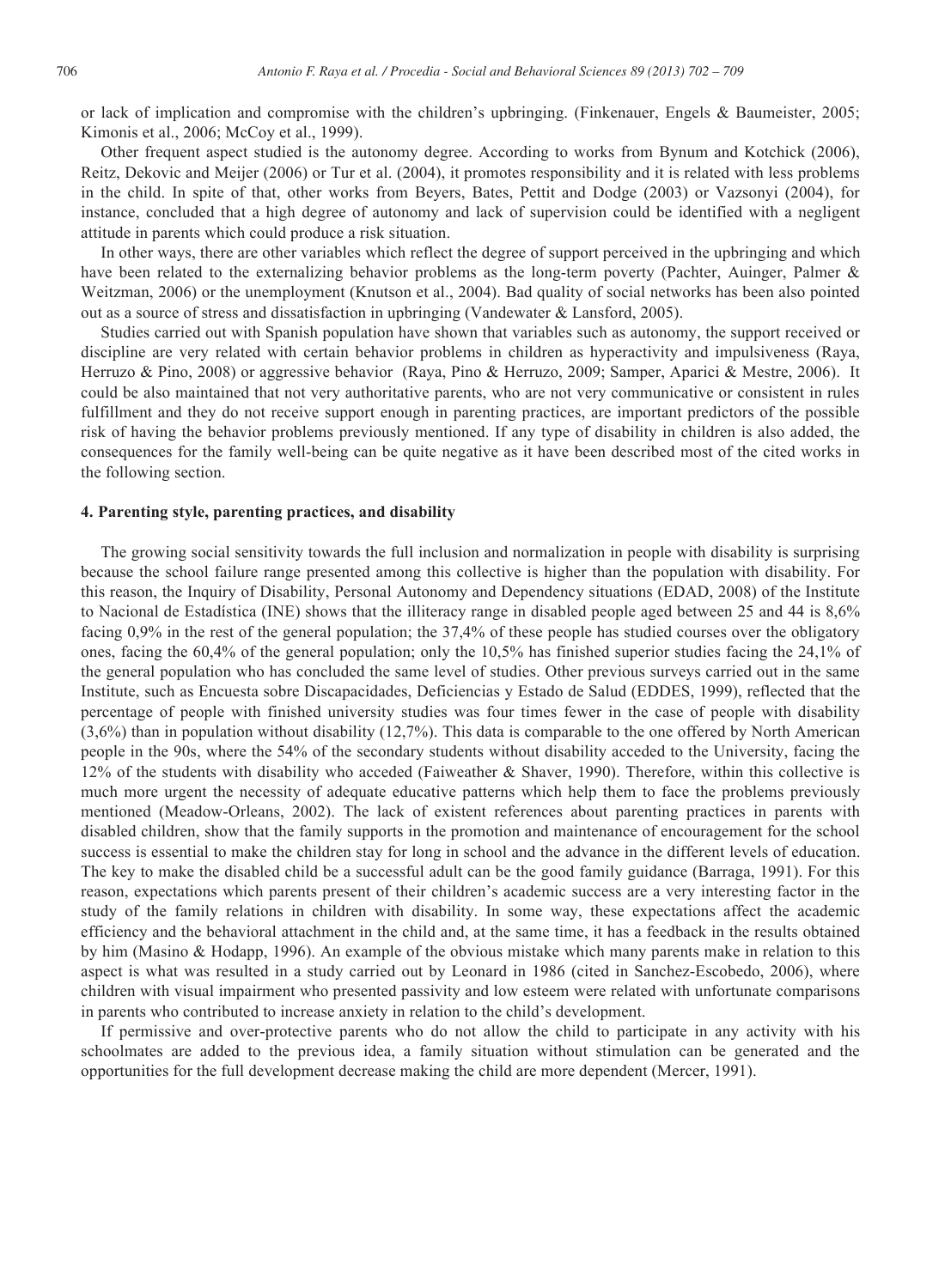For this reason, one of the main characteristics in parents of children with disabilities is the excessive overprotection, hindering with this that the child incorporates the decision-making and the coexistence with other people. In fact, many of the fears and passive attitude of the disabled adult were promoted and learnt within his family (Sanchez-Escobedo, 2006).

But the imbalance in children with disability in relation to the characteristics of his family environment is not limited only to the academic success but it is also manifested in both externalizing and internalizing behaviour problems. In this sense, Baumrind's theory (1967, 1971), which explains that the relation between parenting style and children behavior is reciprocal and bidirectional, is especially relevant when we talk about variables such as parenting stress or the support received in parenting practices (Margalit & Anconina, 1991; Jackson, Traub & Turnbull, 2008). In fact, it seems to be that parents with disabled children have higher levels of stress and lower levels of support received, which can be related at the same time with behavior problems and socio-emotional problems in their children (Hastings, 2002; Hintermair, 2006).

One of the questions that have been often related with stress perceived in the family environment is the lack of communication or even its bad quality. Although, as we pointed out before, the use of the inadequate communicative strategies in the family environment is related with behavior problems in children, this situation is even worse when there is a disability affecting them directly, as it occurs in children with hearing impairment (Barker, Quittner, Fink, Eisenberg, Tobey & Niparko, 2009; Van Eldik, Treffers, Veerman & Verhulst, 2004).

This lack of support received and the problems for communicating with children give as a result a series of negative feelings such as dissatisfaction (Bellin, Bentley % Sawin, 2009), frustration or incompetence (Koester & Meadow-Orleans, 1999; Kushalnagar, Krull, Hannay, Mehta, Caudle & Oghalay, 2007), which, at the same time, is related to behavioral imbalances in children.

In spite of that, other variables frequently studied in general population such as the limits establishment or the implication in parenting practices, have not been addressed. Their influence on the academic competence and behavior problems, have been a recurrent object of study as we could see in previous sections. Even though there are no conclusive data, the lack of works done confirm that having a disabled child is a source of stress added in the family relations which difficult, in many cases, the development of certain parenting practices. It also empowers negative effects in an inadequate style and practices. For this reason the support that these families need to receive is a decisive factor.

#### **5. Conclusions**

In spite of that the study of parenting style and practices goes back to the first half of the last century and, in the last decades, they have been quite prolific in relation to the advances in this field of study in psychology and education, the constant change in lifestyles is together with changes in the way of educating children and understanding family relationships. This change can be considered even higher in the case of children with disability, where these changes come together with a change in sensitivity towards people with disabilities, result of the development of Normalization in advanced societies.

Recent studies referred in this job have shed light on the validity of Baumrind's model (1967) as a classification system of interaction style between parents and children, being the authoritative style the most accepted as a predictor of good results in academic level and in adaptation level (i.e. Aunola et al., 2000; Steinberg et al., 2006; Turner et al., 2009; Villar et al., 2003). In spite of that, the relevance obtained for these attitudes and expectations can be considered as one more step in the study of these complex relations and, above all, parenting practices which permit to speak about behaviors and particular performances which are behind many of the problems that are currently presented in children in both the school and family environment (i.e. Aunola & Nurmi, 2005; Gordon & Louis, 2009; Knutson et al., 2004; Martínez Jr. et al., 2004; McCoy et al., 1999).

However, we cannot maintain the same when we add the variable of disability as a differentiating factor. The studies which reflect the influence of particular circumstances in family relations are lacking, being limited only to the study of some variables such as communication (above all with children with hearing impairment) (e.g. Barker et al., 2009; Van Eldik et al., 2004), parenting stress (e.g. Hastings, 2002; Hintermair, 2006) or the effects on parents' mental health (e.g. Bellin et al., 2009; Koester & Meadow-Orleans, 1999; Kushalnagar et al., 2007),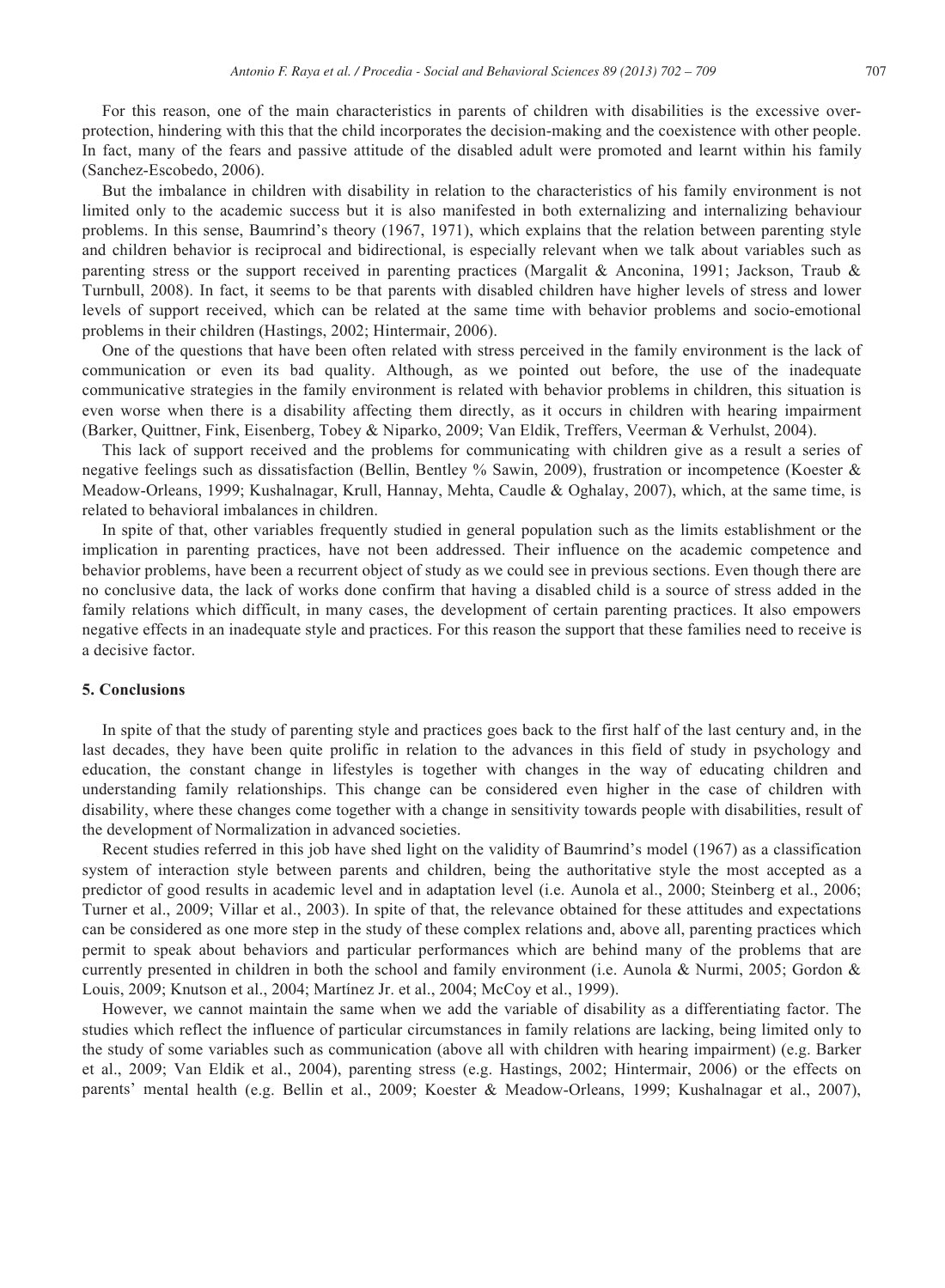without noticing those differentiating elements of the relations between parents and disabled children, what give as a result worse levels of adaptation which question Normalization and the complete integration of children with disability.

#### **Acknowledgements**

This work has been partly funded by the Ministry of Science and Innovation (Spain).

#### **References**

Astone, N.M. & McLanahan, S.S. (1991). Family Structure, parental practices and high school completion. *American Sociological Review, 56,* 309-320.

Aunola, K. & Nurmi, J.E. (2005). The Role of Parenting Styles in Children's Problem Behavior. *Child Development, 76*, 1144-1159.

Aunola, K., Stattin, H. & Nurmi, J.E. (2000). Parenting styles and adolescent's achievement strategies. *Journal of Adolescence, 23,* 205-222. Baldwin, A.L. (1948). Socialization and the parent-child relationship. *Child Development, 19*, 127-136.

Barker, D.H., Quittner, A.L., Fink, N.E., Eisenberg, L.S. Tobey, E.A. & Niparko, J.K. (2009). Predicting behavior problems in deaf and hearing children: The influences of language, attention, and parent-child communication. *Development and Psychopathology, 21* (2), 373-392. Barraga, N. (1991). Discapacidad visual y aprendizaje. Región Latinoamericana, 77.

Baumrind, D. (1967). Child care practices anteceding three patterns of preschool behaviour. *Genetic Psychology Monographs, 75,* 43-88.

Baumrind, D. (1971). Current patterns of parental authority. *Developmental Psychology Monograpf, 4* (1, Pt. 2).

- Baumrind, D. (1989). Rearing competent children. En W. Damon (Ed.), *Child development today and tomorrow* (pp. 349-378). San Francisco: Jossey-Bass.
- Becker, W.C. (1964). Consequences of different kinds of parental discipline. En M. L. Hoffman y L. W. Hoffman (Eds.), *Review of child development research* (Vol. 1, pp. 169-208). New York: Russel Sage Foundation.

Bellin, M.H. Bentley, K.J. & Sawin, K.J. (2009). Factors Associated With the Psychological and Behavioral Adjustment of Siblings of Youths With Spina Bifida. *Families, Systems & Health. 27* (1), 1-15.

Beyers, J.M., Bates, J.E., Pettit, G.S. & Dodge, K.A. (2003). Neighbourhood Structure, Parenting Processes, and the Development of Youths' Externalizing Behaviors: A Multievel Analysis. *American Journal of Community Psychology, 31*, 35-53.

- Bynum, M.S. & Kotchick, B.A. (2006). Mother-Adolescent Relationship Quality and Autonomy as Predictors of Psychosocial Adjustment Among African American Adolescents. *Journal of Child and Family Studies, 15*, 529-542.
- Cerezo, M.T., Casanova, P.F., de la Torre, M.J. & Carpio, M.V. (2011). Estilos educativos paternos y estrategias de aprendizaje en alumnos de Educación Secundaria. *European Journal of Education and Psychology, 4* (1), 51-61.

Darling, N. & Steinberg, L. (1993). Parenting Style as Context: An Integrative Model. *Psychological Bulletin, 113* (3), 487-496.

Durking, K. (1995). *Developmental Social Psychology: From Infance to Old Age*. Malden, MA: Blackwell.

Elgar, F.J., Waschbusch, D.A., Dadds, M.R. & Sigvaldasson, N. (2007). Development and Validation of a Short Form of the Alabama Parenting Questionnaire. *Journal of Child and Family Studies, 16,* 243-259.

- Fairweather, J.S. & Shaver, D.M. (1990). A troubled future?: Participation in postsecondary education by youth with disabilities. *The Journal of Higher Education, 61*, (3), 332-348.
- Finkenauer, C., Engels, R.C. & Baumeister, R.F. (2005). Parenting behaviour and adolescent behavioural and emotional problems: The role of self-control. *International Journal of Behavioral Development, 29*, 58-69.

García, F.J. & Rosel, J. (1999). Características familiares y estimación de los resultados educativos de los alumnos por el profesor. *Psicothema, 11* (3), 587-600.

Gordon, M.F. & Louis, K.S. (2009). Linking Parent and Community Involvement with Student Achievement: Comparing Principal and Teacher Perceptions of Stakeholder Influence. *American Journal of Education, 116* (1), 1-31

- Hastings, R.P. (2002). Parental stress and behaviour problems of children with developmental disability. *Journal of Intellectual & Developmental Disability, 27* (3), 149-160.
- Hintermair, M. (2006). Parental Resources, Parental Stress, and Socioemotional Development of Heard and Hard of Hearing Children. *Journal of Deaf Studies and Deaf Education, 11* (4), 493-513.

Instituto Nacional de Estadística (1999). *Encuesta sobre Discapacidades, Deficiencias y Estado de Salud (EDDES)*. Retrieved from www.ine.es

- Instituto Nacional de Estadística (2008). *Encuesta de Discapacidad, Autonomía Personal y Situaciones de Dependencia (EDAD)*. Retrieved from www.ine.es
- Jackson, C.W., Traub, R.J. & Turnbull, A.P. (2008). Parent's Experiences With Childhood Deafness: Implications for Family-Centered Services. *Comunication Disorders Quarterly, 29* (2), 82-98.
- Kimonis, E.R., Frick, P.J., Boris, N.W., Smyke, A.T., Cornell, A.H., Farrell, J.M. & Zeanah, C.H. (2006). Callous-unemotional features, behavioral inhibition, and parenting: independent predictors of aggression in a high-risk preschool sample. *Journal of Child and Family Studies, 15,* 745-756.

Knutson, J.F., DeGarmo, D.S. & Reid, J.B. (2004). Social Disadvantage and Neglectful Parenting as Precursors to the Development of Antisocial and Aggressive Child Behavior: Testing a Theoretical Model. *Aggressive Behavior, 30,* 187-205.